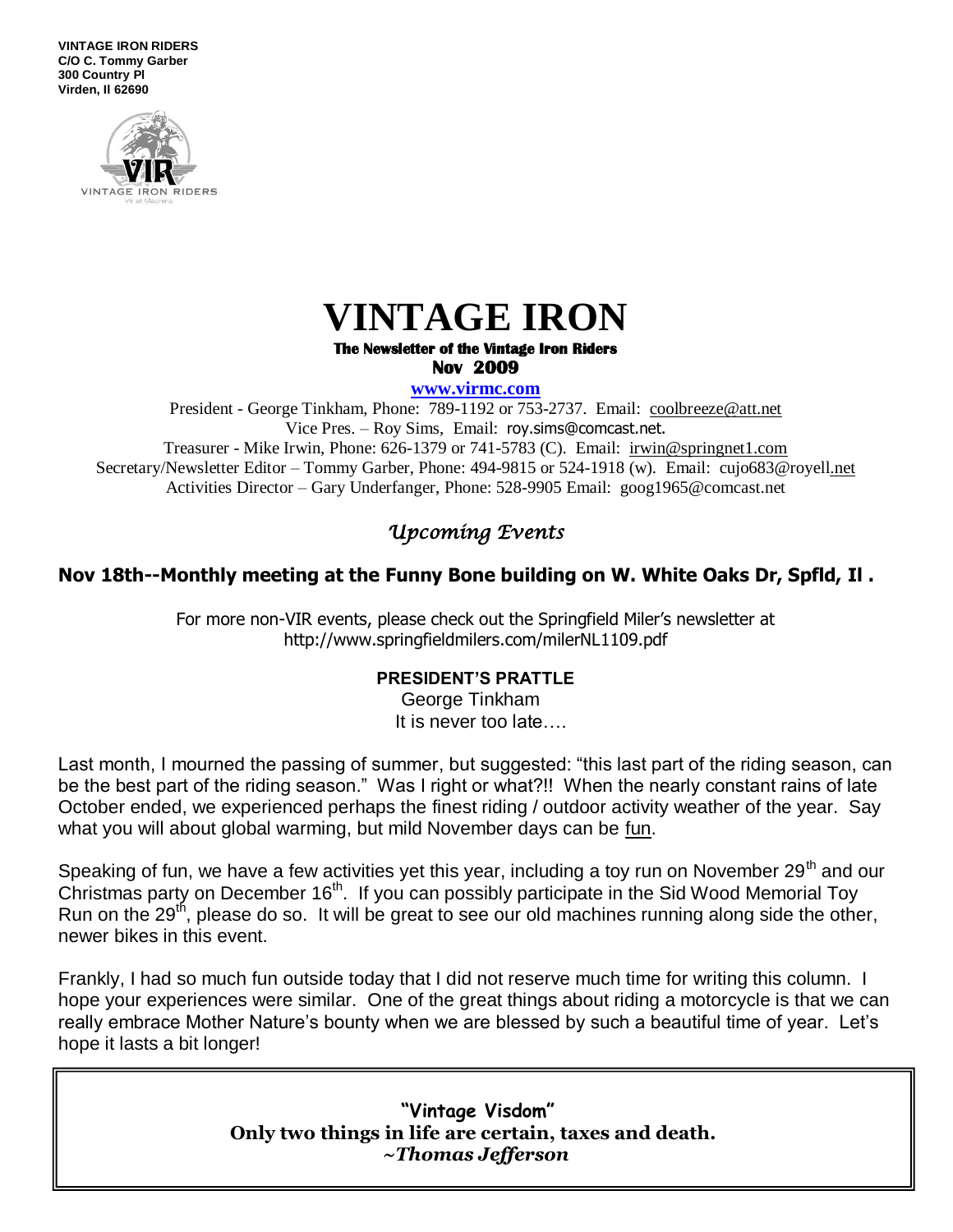## **VIR Activities Report October, 2009**

**I've only got a few things. But remember, if anyone hears of something going on that would interest the rest of our members, let me know and I will include it in my Activities article. My phone numbers are: (217)-528-9905 (home) (217)-341-5550 (cell)**

**I put in the order for clothes on Oct. 27th 2009, and am hoping they will be ready by our Nov. meeting. Bring your money just in case. Thank You.**

# **Upcoming Events**

| November 29, 2009  | 26th Annual Sid Wood Memorial Toy Run for Contact Ministries                                                                        |  |  |  |
|--------------------|-------------------------------------------------------------------------------------------------------------------------------------|--|--|--|
| December, 16, 2009 | Christmas Party. At Diamonds Buffet, in The Town & Country<br>Shopping Center, on South MacArthur in Springfield III. At<br>6:30PM. |  |  |  |

**I think this is enough for now, I'll see ya at the meeting Goog.**

# *Tall Tales:*

I proposed to utilize this new portion of the newsletter to learn a bit more about our members and hopefully, their "tall tales." I hope to hear from members about events, issues, your personal experience with acupuncture, your experiences having read the Kama Sutra, narrow escapes, trips, near death experiences, blind dates, forced corrective shoe experience and or your experiences with self medication as a youth, homeopathic medicine and things that should have made you famous. All of we iron butt types who have ridden and loved motorcycles as a life style, certainly have something to share.

As of this date, Nov 2009, we have no brave souls who have shared. The submissions thus far have been interesting so perhaps next year we can emphasize how nice it is to share ourselves.

Here are a few pics from the VIR "Run To Ron's" event.

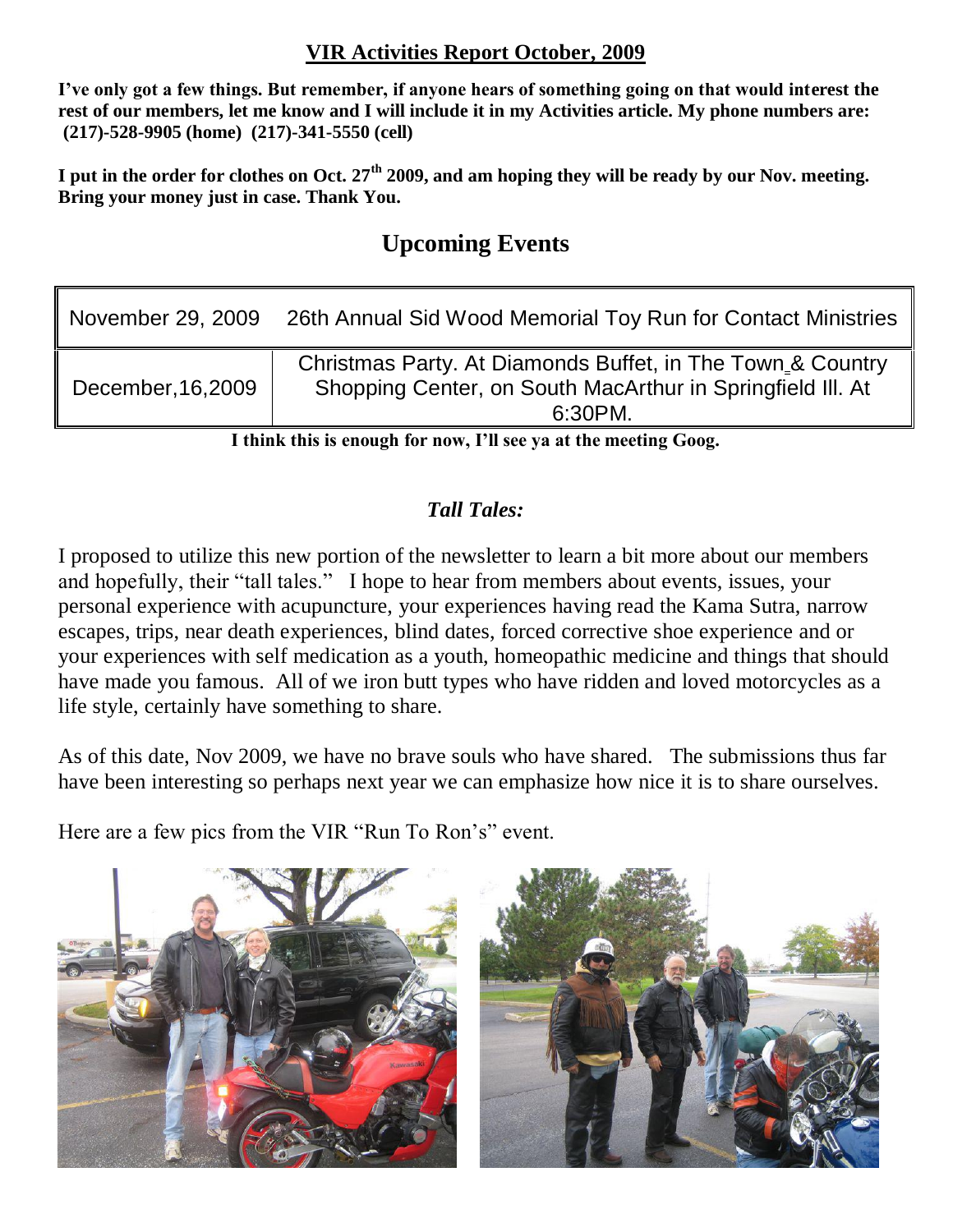



Meeting called to order at 7:12PM by Vice President Roy Sims.

The club acknowledged a respect and love of our country by participating in the Pledge of Allegiance.

Goog advised that all clothing items that were ordered might be available at the Nov 2009, meeting

Mike Irwin reported the club had \$3558.00 in club funds.

Members who wish to participate by the inclusion of their bike in the VIR calendar must submit pictures as soon as possible. Mike hopes the calendar is available for the Nov 2009 meeting.

George Tinkham was absent with cause.

.

Roy Sims said the Oct 18<sup>th</sup> Toy Run had 5 club members in attendance. Roy asked how many members attended the "Ride To Ron's "event. Dave Reischauer. who attended, said the weather was cool and wet. Dave added that although the sleeping cabin had mice, the event was enjoyable.

Bob Tapscott stated that he has arranged the VIR Christmas Dinner event which will be at "Diamonds" on Dec 16, 2009.

Motion made and seconded to adjourn. Meeting adjourned at 7:31 P.M.

*Tommy Garber, Secretary/Editor*